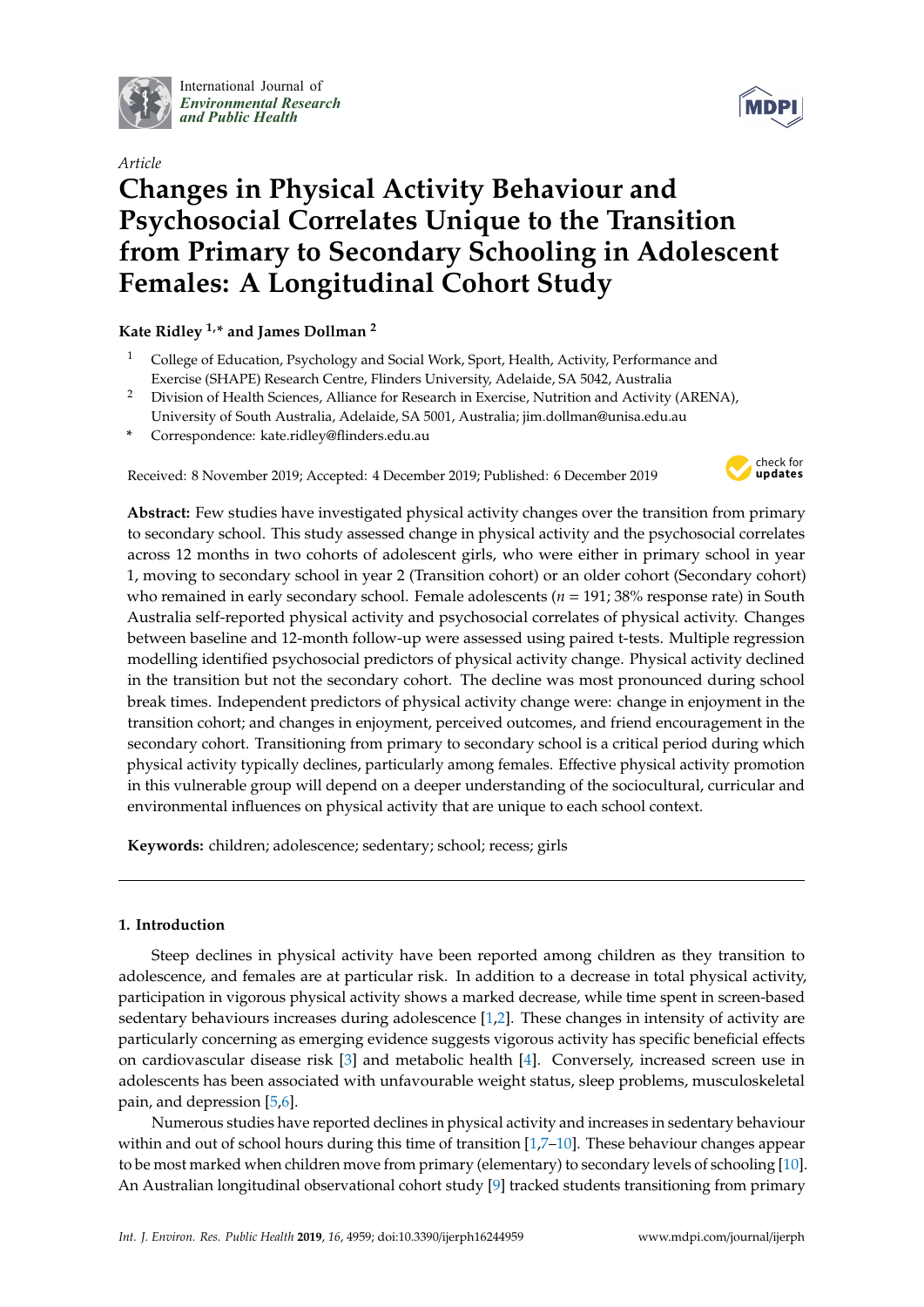to secondary schooling to compare change in physical activity and sedentary behaviour between students who remained at the same school (i.e., schools that encompass primary and secondary schooling) to those who moved schools (i.e., from a primary-only to a secondary-only school). The study found that while both cohorts' overall physical activity declined over the five- to eight-month period, the declines were more pronounced for those who moved schools, particularly during lunch and recess periods. The behaviour changes were also not restricted to the school day, with students who moved schools also reporting significantly increased leisure-time screen use [\[9\]](#page-9-8).

The underlying causes for these observed changes in physical activity behaviour are complex. The social-ecological model of health behaviour helps us better understand physical behaviour change by categorising factors that influence physical activity into dimensions of the individual, social environment, physical environment, and policy [\[11\]](#page-9-9). When students transition from primary school to secondary school, changes occur across all dimensions of the social-ecological model. Some age-related changes are individual in nature, such as shifting attitudes, activity preferences, and self-efficacy [\[12](#page-9-10)[,13\]](#page-9-11); while others are likely to be socially driven, such as changes in social norms, parent, and friend support. These age-related changes in correlates of physical activity occur even without a change in school. However, moving school results in additional changes in factors known to influence physical activity. Social changes that occur during adolescence are compounded by a likely change in peer group and differences in school culture [\[14\]](#page-9-12). Built physical environments and school physical activity policies can also differ between primary and secondary schools. The SPEEDY study in the UK [\[15\]](#page-9-13) found that despite secondary schools reporting a higher number of medium to high-quality sport facilities and greater provision of lunchtime extra-curricular physical activity provisions, the duration of school-break times was significantly less than in primary schools. Secondary schools were also less likely to have compulsory outside activity time during dry weather and were more likely to allow screen-based activities during break time. Notably, of these school environment factors that differed across schools, only those more prevalent in primary schools, i.e., longer duration of break time, compulsory outdoor breaks, and break time activity rules, were associated with greater accumulation of total daily physical activity [\[15\]](#page-9-13).

A deeper understanding of the determinants of change during the transition from primary to secondary schooling will better enable schools, teachers and parents to support girls' physical activity. There is a plethora of physical activity correlational evidence for this age group, but it is largely restricted to cross-sectional survey data [\[16\]](#page-10-0). While these study designs are useful for explaining pre-existing activity patterns, they tell us little about how these factors need to change in order to change physical activity. More longitudinal study designs, examining the change in both physical activity behaviour and correlates, are necessary. The aim of this study was to assess changes in self-reported physical activity behaviour and psychosocial correlates of physical activity in two cohorts of adolescent girls over one year. One cohort transitioned from the final year of primary school to the first year of secondary school, while a parallel cohort moved from the first year to second year of secondary school. This design allowed us to identify factors that could be incorporated into interventions that are unique to the transition period as well as strategies to maintain regular physical activity in girls while in secondary schools. Specifically, we hypothesised that the transition period represents a significant period of adjustment for young girls and that unique associations of physical activity levels with psychological and social factors would be identified in this group.

### **2. Materials and Methods**

The study was a two-group cohort design, with measurement points in 2011 and 2012, spanning the years from grade 7 (final year of elementary school) to grade 9 (second year of secondary school). One cohort ('Transition') was followed from grade 7 to grade 8 and another ('Secondary school') from grade 8 to 9.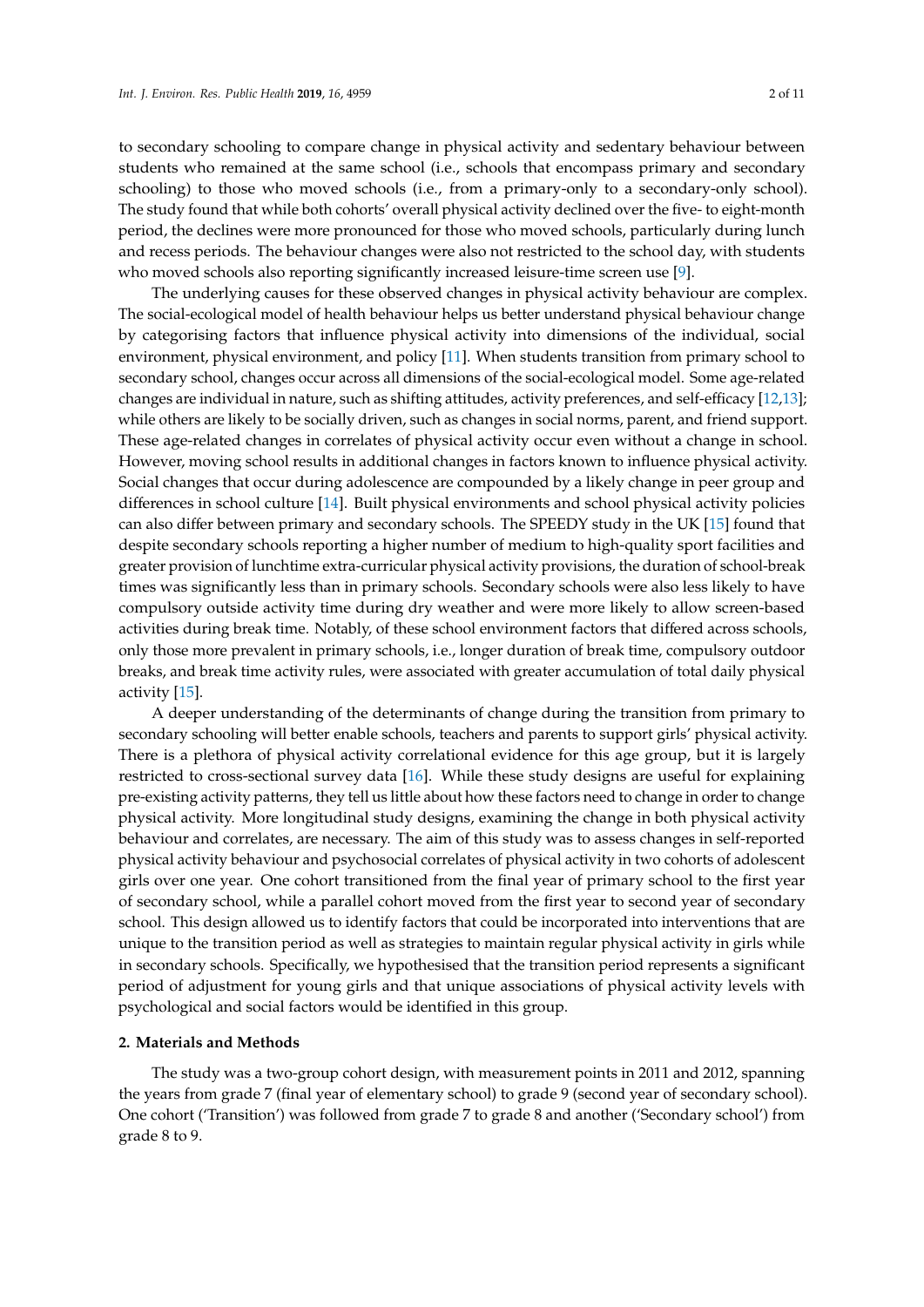#### *2.1. Recruitment and Maintenance*

A priori sample size calculations were based on an estimated 5 independent predictors of the outcome variable per domain (psychological and social) per cohort in multiple regression modelling, and the power to detect a model  $\mathbb{R}^2$  of 0.20 at a power of  $\alpha = 0.05$  [\[17\]](#page-10-1). A total sample of ~200 was targeted in Year 1 to account for a conservative 50% retention from year 1 to year 2, resulting in *n* = 50 in each cohort who provided full data at both time points. In 2011, nine grade 7 students per primary school ('Transition') and nine grade 8 students per secondary school ('Secondary school') were randomly sampled, with replacement, from enrolment lists in 12 primary schools and 12 secondary schools in metropolitan Adelaide. These schools were proportionally selected from tertiles of the school-card register (SCR: a school ranking system representing the proportion of students receiving means-tested government assistance to meet the cost of school attendance) across all eligible schools in metropolitan Adelaide. Accordingly, sampling represented the range of socioeconomic status in the eligible population. Sample maintenance strategies were implemented, including birthday cards, project updates, and reminder letters prior to follow-up assessment between 2011 and 2012.

#### *2.2. Measures*

### 2.2.1. Maturation

Biological maturation was assessed with the Pubertal Development Scale (PDS), a self-report instrument with acceptable reliability and validity [\[18\]](#page-10-2). Five physical changes in pubertal development are scored on a four-point scale, with an overall pubertal status score represented by the mean of the 5 items. Children reported their date of birth at time point 1 and decimalised age was calculated.

#### 2.2.2. Physical Activity Measurement

Habitual physical activity was assessed using the Physical Activity Questionnaire for Older Children (PAQ-C), a validated 7-day recall tool for use with children and adolescents [\[19\]](#page-10-3). The PAQ-C incorporates the following physical activity contexts: physical education (PE); school break periods (recess and lunch); and home-based physical activity (right after school, on school evenings, and on the last weekend). A composite index is calculated from the average of seven items to reflect the overall physical activity level (PAQ score; range, 1–5). The PAQ-C has been used in many countries and has acceptable validity and reliability in the age range of the current study [\[19\]](#page-10-3).

#### 2.2.3. Child-Reported Psychosocial Correlates of Physical Activity

Items in the children's questionnaire used to derive the psychosocial correlate variables were taken in full from the 'eat well be active' (ewba) Community Programs conducted in metropolitan and rural South Australia between 2006 and 2009 [\[20\]](#page-10-4). The ewba questionnaire was derived from items on personal attributes and parental support in the Children's Physical Activity Correlates (CPAC) Scale [\[21\]](#page-10-5) and items on peer influence in the New South Wales Schools Physical Activity and Nutrition Survey [\[22\]](#page-10-6). Finally, a question was created on the influence of bullying on children's physical activity, as a contemporaneous study in Australian elementary schools identified bullying as a deterrent for physical activity in some children [\[23\]](#page-10-7). While psychometric properties of the questionnaire in the current study are not available, a study investigating the predictive utility of the CPAC Scale, from which the majority of items were derived, reported good reliability and demonstrated that 15–20% of the variance in PAQ-C scores was explained by personal and parental influences in middle and high school students in the USA [\[24\]](#page-10-8).

#### 2.2.4. Personal Correlates of Physical Activity

For all of the measured personal variables, the response options were: strongly agree, agree, unsure, disagree, and strongly disagree. Perceived outcomes of regular physical activity were assessed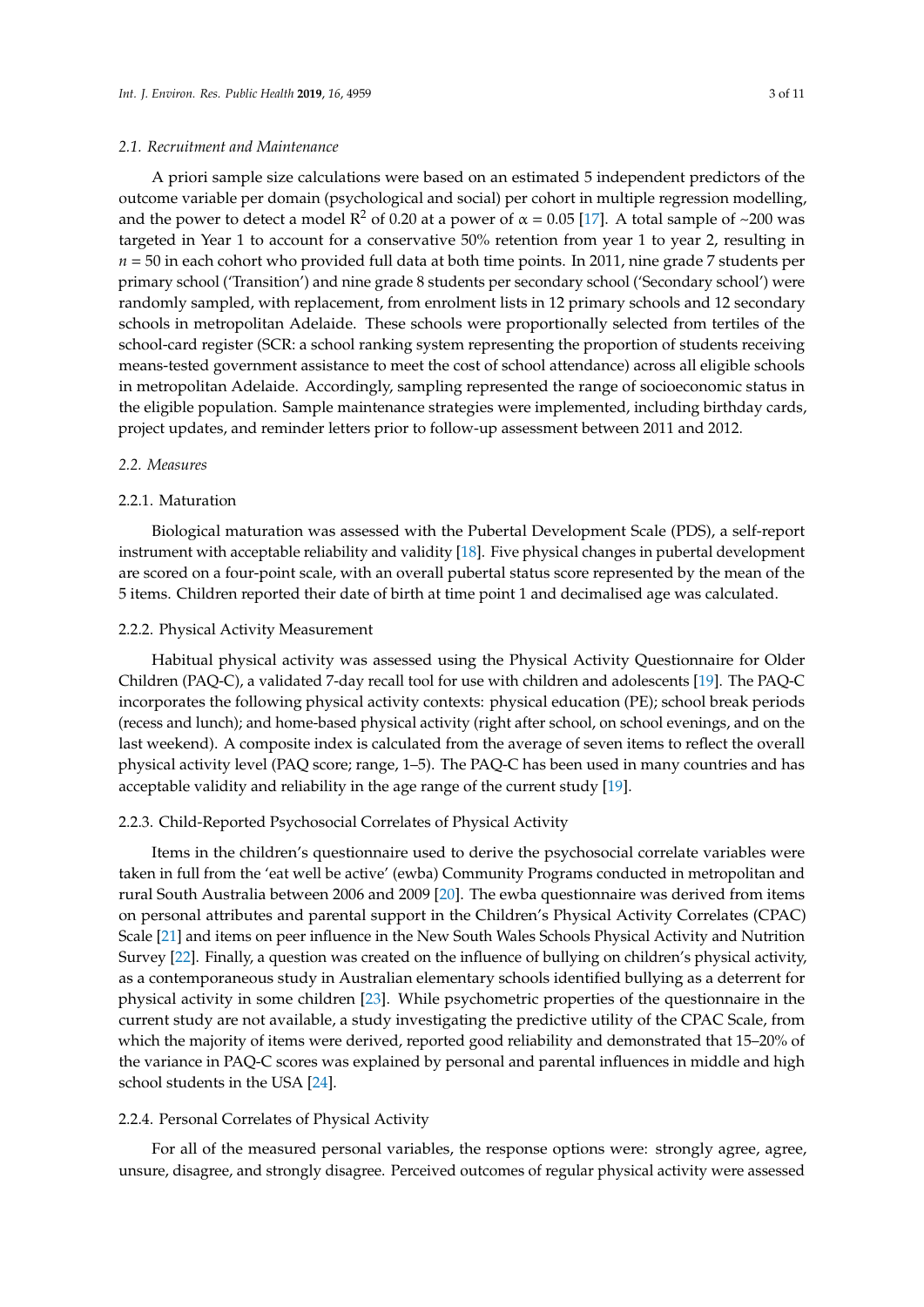with the following, beginning with 'Playing games or sports over the next year might help me...' and ending with: 'keep me healthy'; 'get me fit or help me stay fit'; 'study and learn better'; 'have lots of fun'; 'make my parents/carers happy'; 'spend time with my friends'; and 'make new friends'. A 'Perceived Outcomes' factor was derived as the average of individual outcomes (Cronbach alpha = 0.77). Barriers self-efficacy was scored with items beginning with 'I could still play sport or games even if...' and ending with 'others made fun of me', 'there was no-one to do it with', 'I was not good at it', 'I had no help to get to training and games', 'my parents/carers did not encourage me', and 'my friends did not take part'. A 'Barriers self-efficacy' factor was derived as the average of individual outcomes, with a Cronbach alpha of 0.78. Single items that did not form factors with acceptable internal structure represented: enjoyment of physical activity (PA), 'I like playing sports and games' ('Like PA'); perceived competency, 'I think I am good at sports and games' ('Good at PA'); and personal barriers, 'I don't like how being active makes me feel (e.g., hot, sweaty, out of breath)' ('Don't like PA feel').

#### 2.2.5. Interpersonal (Social) Correlates of Physical Activity

'Parent support' was calculated as the average of four items, with a Cronbach alpha of 0.71; 'How often does your father/male carer (or mother/female carer) help you to play some sort of sport or physical activity, for instance, take you to sport or give you money for sport?'; and 'How often does your father/male carer (or mother/female carer) encourage you to play some sort of sport or physical activity?'. The following items on parent influence were entered into models separately, as the Cronbach alpha was substantially reduced when added to the previous two parent support items: 'How often does your father/male carer (or mother/female carer) play some sort of sport or physical activity with you?' ('Parent play with'); and 'I have the right clothes or shoes for sport' ('Clothing'). Rules imposed by parents were represented by a single item: 'My parents/carers let me watch as much TV as I like at home' ('Rules').

Positive influence of peers was represented by the following single items: 'How often does your best friend or their family encourage you to play some sort of sport or physical activity?' ('Friend encourage'); and 'How often does your best friend play some sort of sport or physical activity with you?' ('Friend play with'). Barriers associated with peers were represented by the following single items: 'Other kids make fun of me when I am physically active' ('Other kids tease'), and 'It is not safe to play at school because of bullies' ('Bullies'). For all of the social variables, response options were: strongly agree, agree, unsure; disagree, and strongly disagree.

#### *2.3. Statistical Analyses*

Where required, predictor variables (factors and single items) were re-coded so that higher scores could be hypothesised to predict a higher PAQ-C score, for ease of interpretation of results. Descriptive statistics are presented as mean (SD) or category percentages. Changes in PAQ-C score between baseline and 12-month follow-up were assessed using paired t-tests separately by cohort. Changes in the identifiable contextual components of the PAQ-C score (school PE, school lunch time, after school; evening and weekends) were statistically tested using the Wilcoxon signed-rank statistic for non-parametric data. Changes in predictor variables between time points were also tested using paired t-tests for factor scores and the Wilcoxon signed-rank statistic for individual item scores.

Change scores (∆) were calculated (T1–T2) for PAQ-C score and all hypothesised predictors. The first stage of analysis (Stage 1) involved regression modelling of ∆ PAQ-C score and ∆ for each predictor individually, including the interaction of ∆ predictor with cohort (Transition vs. Secondary school). This allows identification of predictors of the ∆ PAQ-C score that are common to, and differ between, young females who transition into secondary schooling and those who remain in secondary schooling across the same 12-month period. In Stage 2, the sample was stratified by cohort, and multiple regression modelling was conducted to identify independent predictors of ∆ PAQ-C separately in the Transition and Secondary school cohorts. Only variables found to be significant predictors of ∆ PAQ-C score in each cohort from Stage 1 modelling were entered into Stage 2 models. Separate Stage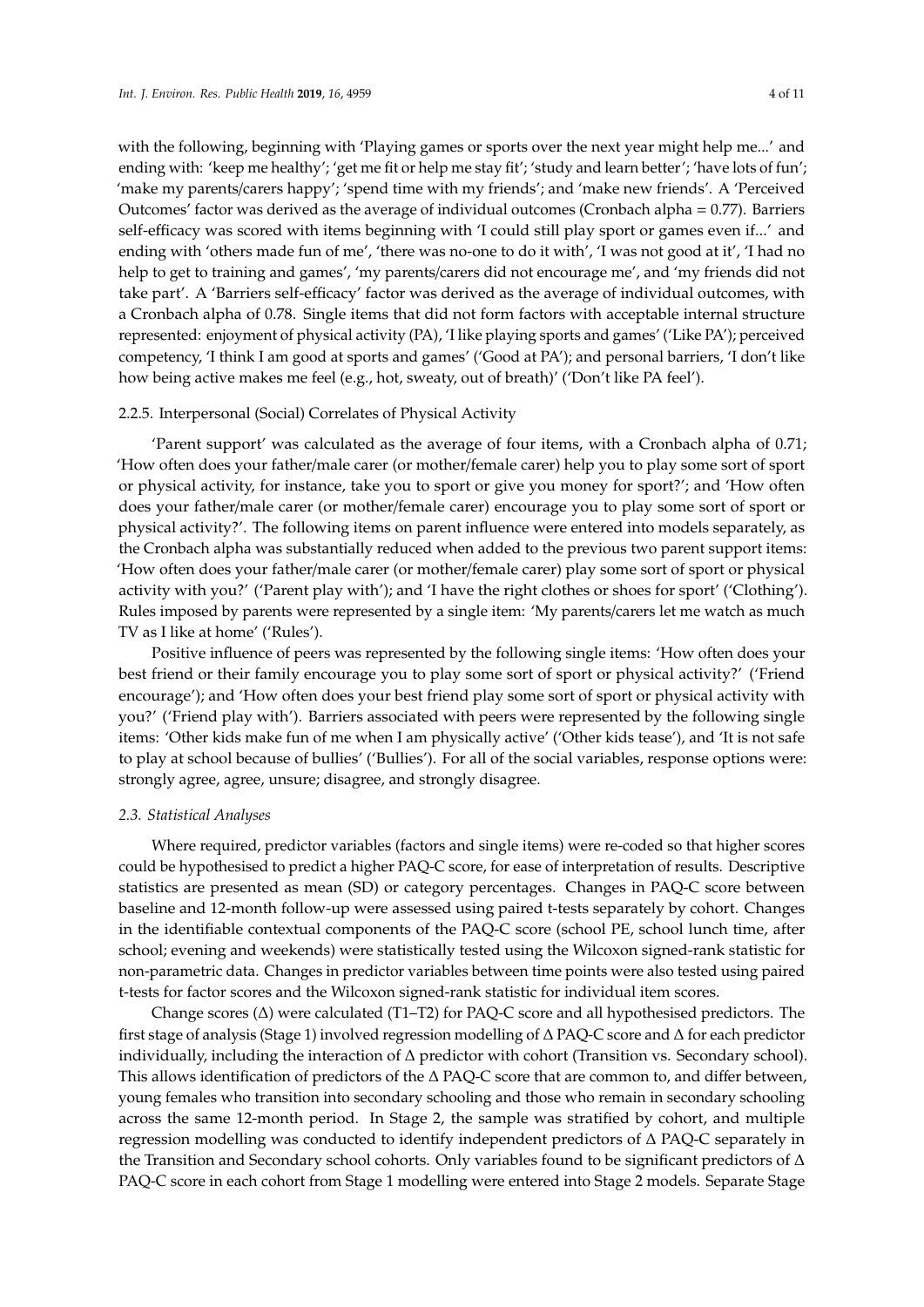2 models for psychological and social models were constructed where required. Multicollinearity among predictor variables was tested, using a cut-off for variance inflation factor (VIF) of 10; no risk to modelling from multicollinearity was identified. All models were adjusted for the baseline PAQ-C score (T1 PAQ-C). Initial correlation analysis revealed no association of pubertal status with change in any scores and, therefore, pubertal status was not included as a covariate in modelling. Multi-level analysis indicated a small and non-significant variance between schools (intra-class correlation coefficient; ICC) for PAQ-C score (ICC = 0.16 and −0.05 at time points 1 and 2, respectively). Nonetheless, Time 1 school was retained as a cluster variable in all models to provide conservative parameter estimates accounting for clustering within schools. Analyses were carried out using Stata 11.0 (Statacorp, College Station, TX, USA). The Department of Education and Children's Services (Protocol number DECS CS/11/104.3) and the University of South Australia Human Research Ethics Committee (Protocol number 0000023900) provided ethical approval.

## **3. Results**

Females (*n* = 191) in socioeconomically diverse schools in Adelaide, South Australia, volunteered to participate. This represents a response rate of 38% of girls who were invited from participating schools. Each girl was surveyed at two time points (T1 and T2), 12 months apart; 99 girls started in the final year of elementary school at T1 (Transition cohort) with 61 (62%) retained at T2; and 92 started in the first year of secondary school at T1 (Secondary cohort) with 57 (62%) retained at T2. In the Transition cohort, those retained were no different to those who dropped out at T2 in PAQ-C ( $p = 0.42$ ), while those who dropped out were younger  $(p = 0.0007)$ . In the Secondary cohort, those retained were no different to those who dropped out at T2 in PAQ-C *(p* = 0.75), while those who dropped out were also younger than those retained at T2 ( $p = 0.005$ ).

## *Results of Statistical Modelling*

Changes in Outcome and Predictor Variables Between Time Points, Separately by Cohort

As seen in Table [1,](#page-5-0) overall physical activity, as represented by the PAQ C score, declined in the Transition but not Secondary school cohort, between time points. The individual PAQ-C components that declined between time points in both cohorts were Lunch/recess play and physical activity on weekends. Among predictor variables, in the Transition cohort barriers self-efficacy and 'parents play with' both increased, while 'friend play with' decreased between time points. In the Secondary school cohort, 'Parents play with' increased, while the presence of bullies in the playground decreased between time points.

|                             |            | Transition Cohort ( $n = 104$ ) |                              | Secondary School Cohort ( $n = 65$ ) |            |                              |  |  |  |
|-----------------------------|------------|---------------------------------|------------------------------|--------------------------------------|------------|------------------------------|--|--|--|
| <b>Variables</b>            | Time 1     | Time 2                          | <i>v</i> Value for<br>Change | Time 1                               | Time 2     | <i>p</i> Value for<br>Change |  |  |  |
| Physical activity           |            |                                 |                              |                                      |            |                              |  |  |  |
| * PAO-C score               | 2.90(0.73) | 2.45(0.78)                      | < 0.0001                     | 2.46(0.71)                           | 2.34(0.61) | 0.14                         |  |  |  |
| $#$ PE                      | 4(3.5, 4)  | 4(1, 5)                         | 0.12                         | 4(1, 4)                              | 4(2, 5)    | 0.35                         |  |  |  |
| # Lunch/recess              | 3(2, 4)    | 2(2, 2)                         | < 0.0001                     | 2(2, 2)                              | 2(1, 2)    | 0.0003                       |  |  |  |
| # After school              | 3(2, 4)    | 3(1, 3)                         | 0.07                         | 3(2, 3)                              | 392, 3     | 0.95                         |  |  |  |
| # evenings                  | 2(1, 3)    | 2(1, 3)                         | 0.10                         | 2(1, 3)                              | 2, (1, 3)  | 0.21                         |  |  |  |
| # weekends                  | 3(2, 3)    | 2(2, 3)                         | 0.03                         | 3(2, 3)                              | 291,3      | 0.008                        |  |  |  |
| Predictors<br>Psychological |            |                                 |                              |                                      |            |                              |  |  |  |
| * Perceived Outcomes        | 1.82(0.51) | 1.91(0.54)                      | 0.88                         | 1.88(0.48)                           | 1.86(0.48) | 0.38                         |  |  |  |

**Table 1.** Changes in physical activity and predictor variables between time point 1 and time point 2 (12 months later).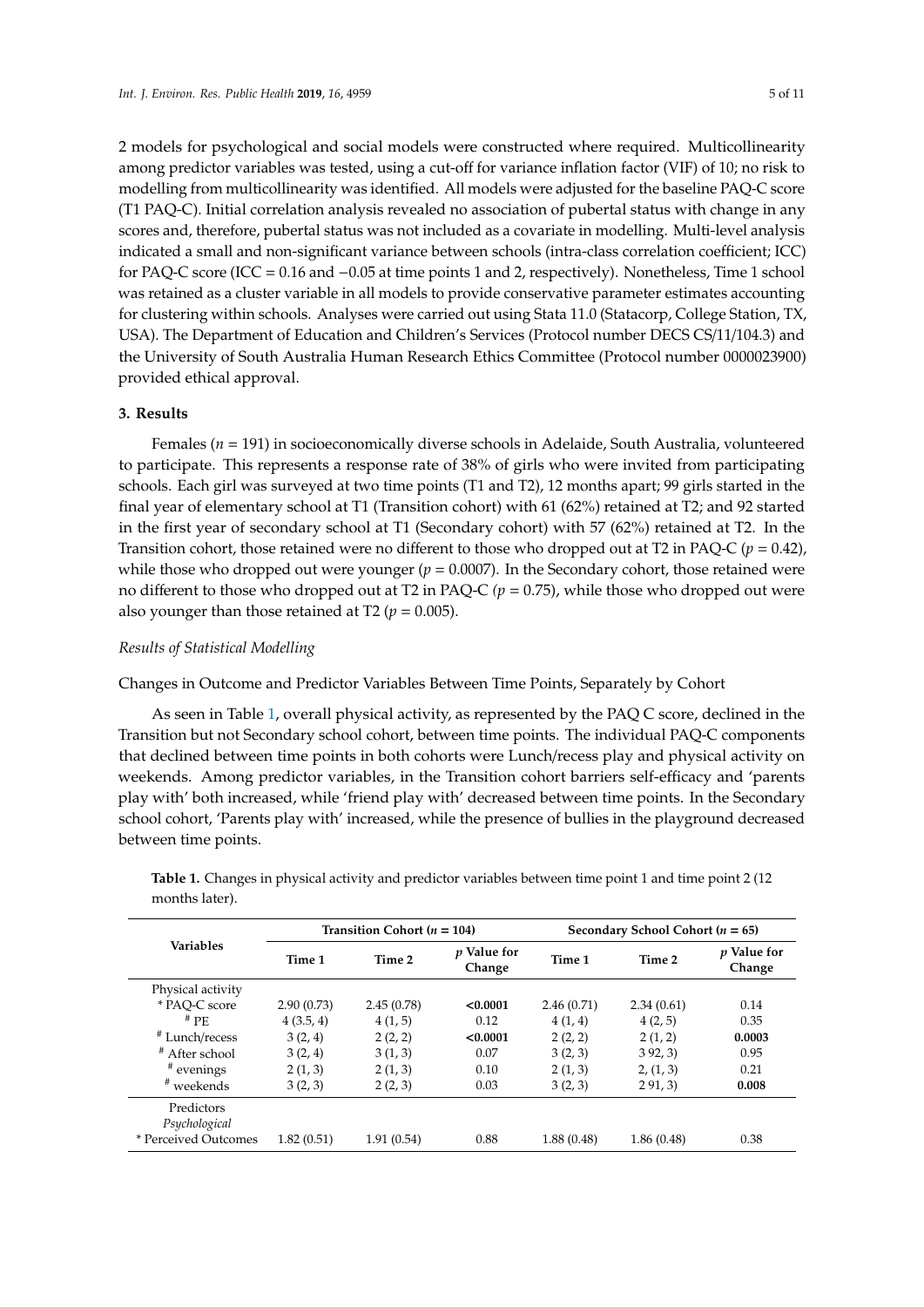<span id="page-5-0"></span>

|                                |            | Transition Cohort ( $n = 104$ ) |                       | Secondary School Cohort ( $n = 65$ ) |                  |                              |  |  |  |
|--------------------------------|------------|---------------------------------|-----------------------|--------------------------------------|------------------|------------------------------|--|--|--|
| <b>Variables</b>               | Time 1     | Time 2                          | p Value for<br>Change | Time 1                               | Time 2           | <i>p</i> Value for<br>Change |  |  |  |
| * Barriers self-efficacy       | 2.07(0.57) | 2.34(0.68)                      | 0.008                 | 2.31(0.58)                           | 2.48(0.71)       | 0.12                         |  |  |  |
| # Good at                      | 2(2,3)     | 2(2,3)                          | 0.32                  | 2(2, 3)                              | 2(2, 3)          | 0.27                         |  |  |  |
| # Don't like PA feel           | 3(2, 4)    | 3(3, 4)                         | 0.52                  | 3(2.5, 4)                            | 4(3, 4)          | 0.10                         |  |  |  |
| Social                         |            |                                 |                       |                                      |                  |                              |  |  |  |
| * Father support<br>3.68(1.12) |            | 3.44(1.15)                      | 0.19                  | 3.36(1.19)                           | 3.43(1.26)       | 0.69                         |  |  |  |
| * Mother support               | 3.94(1.04) | 3.91(1.09)                      | 0.85                  | 3.64(0.95)                           | 3.55(1.13)       | 0.59                         |  |  |  |
| * Parent play with             | 3.14(1.03) | 3.48(0.97)                      | 0.04                  | 3.17(1.15)                           | 3.75(1.03)       | 0.002                        |  |  |  |
| # Right clothing               | 2(1, 2)    | 1(1, 2)                         | 0.45                  | 2(1, 2)                              | 2(1, 2)          | 0.82                         |  |  |  |
| # TV rules                     | 2.25(2, 3) | 2.25(1.75, 2.5)                 | 0.66                  | 2(1.75, 2.5)                         | 2.25(1.15, 2.75) | 0.06                         |  |  |  |
| # Friends encourage            | 4(3, 5)    | 4(3, 5)                         | 0.06                  | 3(3, 4)                              | 3(3, 4)          | 0.66                         |  |  |  |
| # Friend play with             | 5(4, 6)    | 4(3, 5)                         | 0.0001                | 4(3, 5)                              | 4(3, 5)          | 0.66                         |  |  |  |
| <sup>#</sup> Kids tease        | 4(3, 5)    | 4(3, 5)                         | 0.13                  | 4(3, 5)                              | 4(3, 5)          | 0.97                         |  |  |  |
| # Bullies                      | 5(4, 5)    | 4(4,5)                          | 0.16                  | 4(3, 5)                              | 5(4, 5)          | 0.01                         |  |  |  |

**Table 1.** *Cont.*

Note: \* Comparisons by paired t-test; # comparisons by Wilcoxon rank order. *p* values denoting significant differences are shown in bold font. PAQ-C = Physical Activity Questionnaire for Older Children; PE = physical education; PA = physical activity.

Table [2](#page-6-0) displays the results of Stage 1 regression modelling of the change in PAQ-C score ( $\Delta$ PAQ-C) where each predictor (change score) was entered individually. All significant associations were in the expected directions. In the psychological domain, ∆ Good at, ∆ Barriers self-efficacy, and ∆ Like PA predicted ∆ PAQ-C in the whole sample (see Table [2\)](#page-6-0). The interaction term (Transition vs. Secondary school) was significant for ∆ Perceived outcomes and ∆ Barriers self-efficacy; stratified modelling revealed that these variables were associated with ∆ PAQ-C in the Secondary school cohort only (see Table [2\)](#page-6-0). In the social domain, ∆ Friend encourage and ∆ Friend play with both predicted ∆ PAQ-C in the whole sample (see Table [2\)](#page-6-0). The interaction term (Transition vs. Secondary school) was significant for ∆ Friend encourage; stratified modelling revealed that ∆ Friend encourage predicted ∆ PAQ-C in the Secondary school cohort only (see Table [2\)](#page-6-0).

Significant predictors of ∆ PAQ-C emerging from Stage 1 modelling were tested for independence in multiple regression models, stratified by Psychological and Social domains (see Table [3\)](#page-7-0). Therefore, Stage 2 modelling tested independence among the following sets of predictors of ∆ PAQ-C; two psychological and one social variable in the Transition cohort; and four psychological and two social variables in the Secondary school cohort. In the psychological domain, ∆ Like PA was an independent predictor of ∆ PAQ-C in both cohorts. In the Secondary school cohort, ∆ Outcomes was also retained as an independent predictor of ∆ PAQ-C. In the social domain, ∆ Friends encourage was retained in the model of ∆ PAQ-C in the Secondary school cohort only.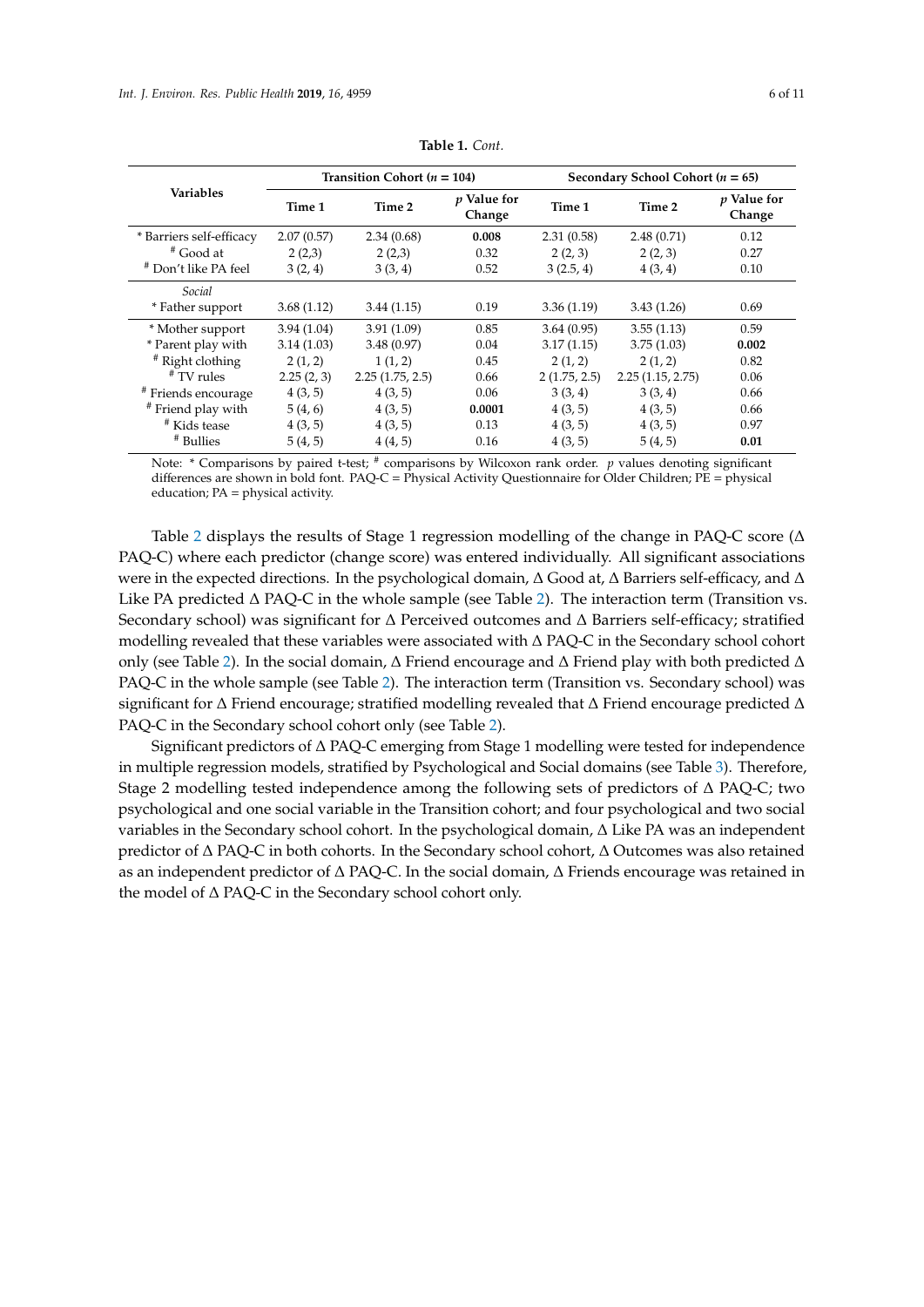|                                 |             |                  | <b>Whole Sample</b> |                          |             | <b>Transition Cohort</b> |                  | <b>Secondary School Cohort</b> |                  |                  |  |
|---------------------------------|-------------|------------------|---------------------|--------------------------|-------------|--------------------------|------------------|--------------------------------|------------------|------------------|--|
| Predictor                       | Coefficient | <b>Robust SE</b> | p for Main Effect   | <i>p</i> for Interaction | Coefficient | <b>Robust SE</b>         | $\boldsymbol{p}$ | Coefficient                    | <b>Robust SE</b> | $\boldsymbol{p}$ |  |
| Psychological                   |             |                  |                     |                          |             |                          |                  |                                |                  |                  |  |
| $\Delta$ Perceived              | 0.137       | 0.078            | 0.095               | 0.001                    | 0.039       | 0.082                    | 0.642            | 0.055                          | 0.088            | 0.004            |  |
| Outcomes                        |             |                  |                     |                          |             |                          |                  |                                |                  |                  |  |
| $\Delta$ Barriers self-efficacy | 0.140       | 0.061            | 0.033               | 0.014                    | 0.104       | 0.076                    | 0.194            | 0.335                          | 0.094            | 0.008            |  |
| $\Delta$ Good at                | 0.092       | 0.032            | 0.010               | 0.475                    |             |                          |                  |                                |                  |                  |  |
| $\Delta$ Like PA                | 0.141       | 0.027            | 0.0001              | 0.951                    |             |                          |                  |                                |                  |                  |  |
| $\Delta$ Don't like feel        | 0.004       | 0.081            | 0.961               | 0.689                    |             |                          |                  |                                |                  |                  |  |
| Social                          |             |                  |                     |                          |             |                          |                  |                                |                  |                  |  |
| $\Delta$ Father support         | 0.060       | 0.042            | 0.179               | 0.095                    |             |                          |                  |                                |                  |                  |  |
| $\Delta$ Mother support         | 0.030       | 0.560            | 0.591               | 0.994                    |             |                          |                  |                                |                  |                  |  |
| $\Delta$ Parent play with       | 0.020       | 0.036            | 0.576               | 0.550                    |             |                          |                  |                                |                  |                  |  |
| $\Delta$ Right clothing         | 0.073       | 0.048            | 0.140               | 0.124                    |             |                          |                  |                                |                  |                  |  |
| $\Delta$ TV rules               | $-0.020$    | 0.068            | 0.770               | 0.666                    |             |                          |                  |                                |                  |                  |  |
| $\Delta$ Friend encourage       | 0.100       | 0.046            | 0.041               | < 0.0001                 | 0.025       | 0.029                    | 0.406            | 0.217                          | 0.039            | < 0.0001         |  |
| $\Delta$ Friend play with       | 0.181       | 0.052            | 0.002               | 0.973                    |             |                          |                  |                                |                  |                  |  |
| $\Delta$ Kids tease             | 0.036       | 0.023            | 0.132               | 0.723                    |             |                          |                  |                                |                  |                  |  |
| $\Delta$ Bullies                | 0.016       | 0.076            | 0.840               | 0.619                    |             |                          |                  |                                |                  |                  |  |

**Table 2.** Results of stage 1 regression modelling of change in PAQ-C by cohort.

<span id="page-6-0"></span>Note: all models controlled for T1 PAQ-C score; PA = physical activity. *p* values denoting significant differences are shown in bold font.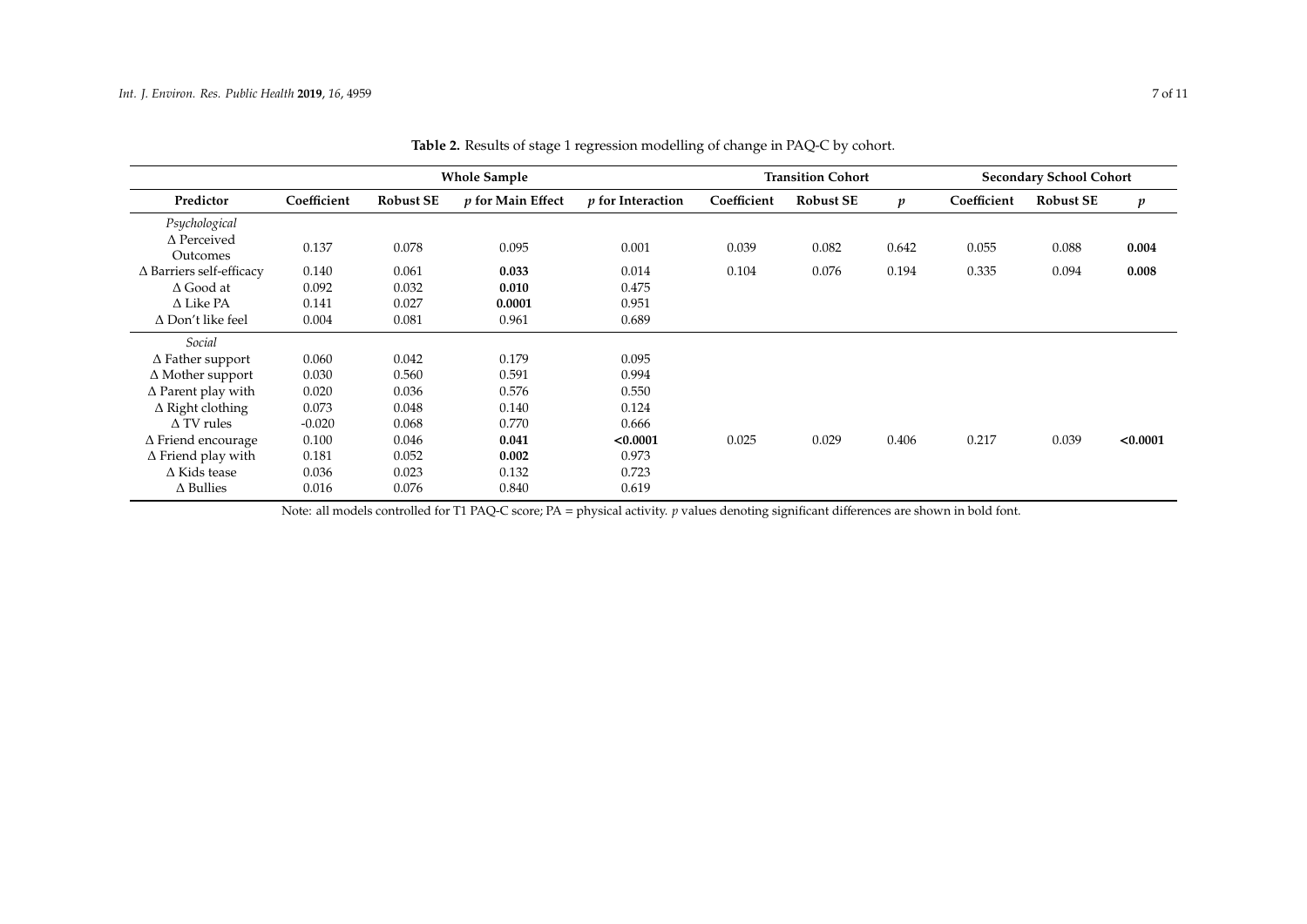| Predictor                 | Coefficient                    | <b>Robust SE</b> | p                               |
|---------------------------|--------------------------------|------------------|---------------------------------|
|                           | <b>Transition Cohort</b>       |                  |                                 |
| Psychological             |                                |                  |                                 |
| A Like PA                 | 0.139                          | 0.039            | 0.003<br>Model $R^2 = 0.088$    |
|                           | <b>Secondary School Cohort</b> |                  |                                 |
| Psychological             |                                |                  |                                 |
| A Like PA                 | 0.109                          | 0.032            | 0.010                           |
| A Perceived Outcomes      | 0.303                          | 0.119            | 0.034<br>Model $R^2 = 0.290$    |
| Social                    |                                |                  |                                 |
| $\Delta$ Friend encourage | 0.217                          | 0.039            | < 0.0001<br>Model $R^2 = 0.340$ |

<span id="page-7-0"></span>

|  |  |  |  |  |  |  | <b>Table 3.</b> Results of stage 2 multiple regression modelling of change in PAQ-C by cohort. |  |  |  |  |  |  |  |  |
|--|--|--|--|--|--|--|------------------------------------------------------------------------------------------------|--|--|--|--|--|--|--|--|
|--|--|--|--|--|--|--|------------------------------------------------------------------------------------------------|--|--|--|--|--|--|--|--|

Note: all models controlled for T1 PAQ-C score; PA = physical activity. *p* values denoting significant differences are shown in bold font.

## **4. Discussion**

This study examined associations of changes in self-reported physical activity and psychosocial correlates of physical activity over 12 months in two cohorts of adolescent girls, i.e., a Transition cohort who moved from elementary to secondary school, and a Secondary school cohort who remained in the same school. Overall, physical activity declined in the transition cohort but not the secondary cohort. This finding is consistent with other studies conducted in Australia [\[9\]](#page-9-8) and internationally [\[13](#page-9-11)[,15\]](#page-9-13) where change of school was also associated with a greater reduction in physical activity levels. A change in school appears to have an impact on behaviour that is distinct from that associated with a within-school change in grade level. Notably, both our study and that of Marks and colleagues [\[9\]](#page-9-8) reported a more significant decline in recess and lunch activity in the transitioning students, highlighting the importance of school break times for the promotion of physical activity in adolescent girls. The observed differences in school break time is significant as research has found physical activity accumulated during recess and lunch periods contributes a small, yet significant, amount to adolescents' overall daily physical activity levels [\[10\]](#page-9-7).

These results suggest that secondary schools should be cognisant of the physical activity opportunities provided for adolescents during break times. While school breaks are a time when students should maintain discretionary choice over their activity, structured opportunities and encouragement for physically active options can influence physical activity levels [\[25\]](#page-10-9). The UK-based SPEEDY study found that students who moved from a primary school that did not provide extra-curricular physical activity opportunities at break times to a secondary school that did provide these opportunities had both smaller reductions in MVPA time and smaller increases in sedentary time compared to other students [\[15\]](#page-9-13). Break-time activity preferences of girls should be considered as they often differ from boys [\[26\]](#page-10-10). Qualitative research providing information on girls' perceptions and attitudes has found recess time has a highly social function for girls. Younger girls (aged 10 years) reported preferences for smaller 'cosy' areas with equipment such as swings and climbing walls to 'hang out' in and expressed that they enjoyed moving in smaller groups during recess instead of just sitting [\[26\]](#page-10-10).

The social function of school break times is also worthy of specific consideration during the transition and early years of secondary schooling. The transition cohort reported a decline in the 'friend play with' item likely due to a change in peer group composition and social norms after moving to secondary school [\[14\]](#page-9-12). The effect of friend support on physical activity is likely to extend beyond school break times to overall physical activity as evidenced by the friend support item independently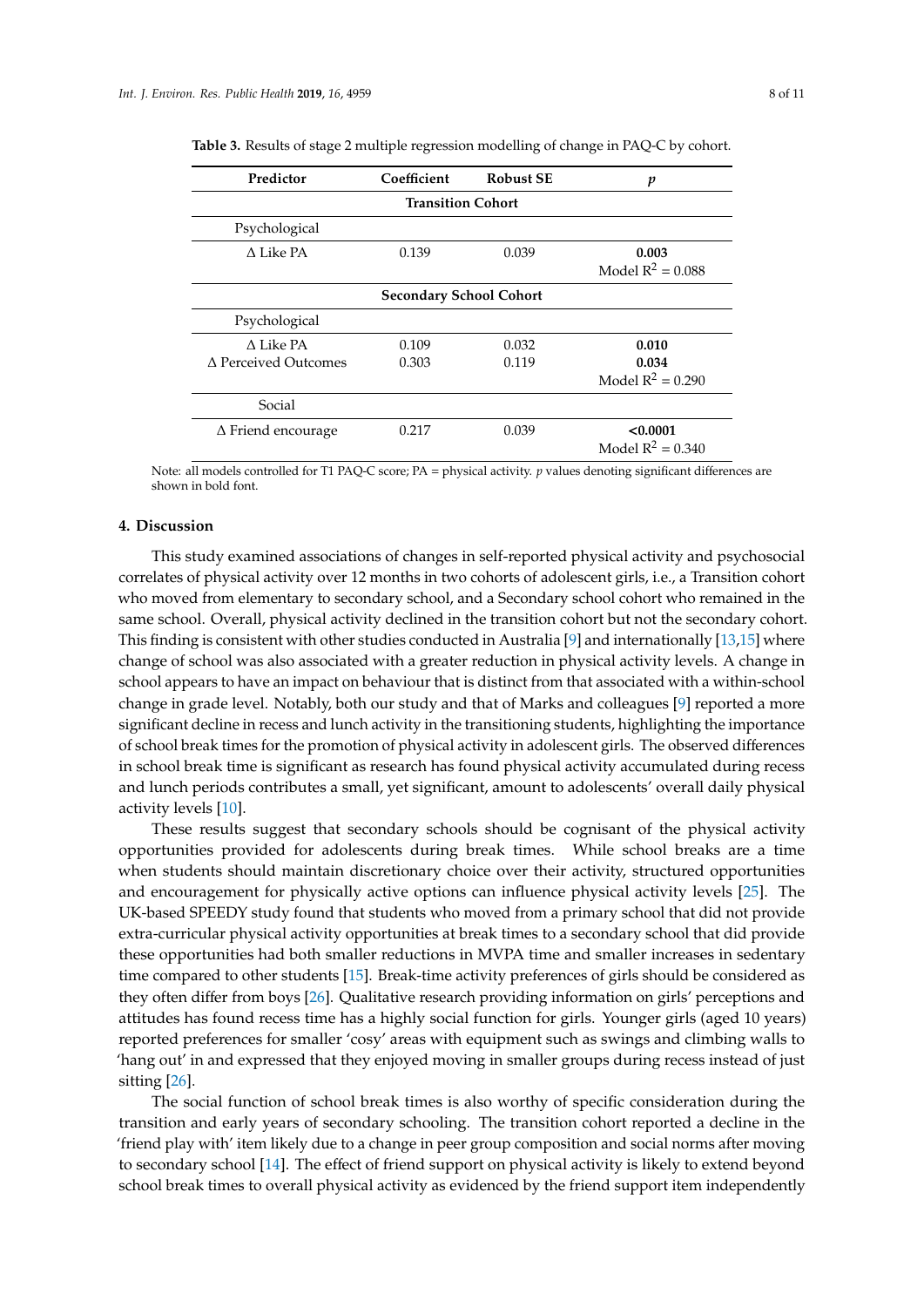predicting physical activity change in the secondary cohort. An American study found that a physical activity decline over a three year period, which encompassed a move from elementary to middle school (akin to the move from primary to secondary school in this study), was least pronounced in those students who perceived more parent and friend support compared to those who reported the largest decrease in friend support [\[13\]](#page-9-11). The few physical activity interventions that have specifically targeted the peer environment had little or no success in influencing daily physical activity levels [\[27–](#page-10-11)[29\]](#page-10-12). Arguably, cross-sectional associations reported in much of the literature may be bi-directional, in that active adolescents may associate socially with like-minded and, therefore, supportive peers. Nevertheless, peer support is consistently found to influence adolescent physical activity [\[16\]](#page-10-0) and should continue to be explored as an intervention strategy, particularly during the secondary school transition period.

The analyses of predictors of change in physical activity behaviour provide some indicators of other key psychosocial domains that are influential in adolescence. While physical activity behaviour correlates previously established in the literature of perceived outcomes, perceived barriers, and enjoyment (i.e., the 'like PA' item in the current study) of physical activity [\[12](#page-9-10)[,16\]](#page-10-0) were all significant predictors of change in univariate regression models in the current study, the only independent predictors of physical activity change in multivariate regression models were change in enjoyment in the transition cohort and changes in enjoyment, perceived outcomes, and friend encouragement in the secondary cohort. Enjoyment is an established mediator of physical activity behaviour change in children and adolescents [\[30\]](#page-10-13); however, how can schools influence enjoyment of physical activity, particularly during the early years of secondary schooling? Evidence-based strategies known to enhance enjoyment of physical activity in physical education and other organised physical activity settings include provision of choice, variety in activities, and the use of motivational music where appropriate [\[31\]](#page-10-14). Children also report enjoying physical activity experiences most when they feel socially connected to their peers and teachers [\[31\]](#page-10-14), providing additional support for secondary school transition support programs to focus on social relations.

The strength of this study was the cohort design allowing the comparison of one-year changes in physical activity behaviour and correlates between girls who moved schools from primary to secondary school and girls who moved to a higher year level within the same school. A number of study limitations are worth noting. While a validated self-report instrument was used, issues of recall and subjective biases might have influenced the validity of the physical activity scores. However, as this study was also interested in perceptions, a change in the adolescent girls' perception of their physical activity levels, regardless of the accuracy of that perception, is also relevant. The physical activity measure did not capture transport to school, which has previously been found to decline when students move to a secondary school campus [\[9\]](#page-9-8). There also may be an undetected participation bias as we were unable to collect any demographic or behavioural data from the girls who did not consent to participate.

#### **5. Conclusions**

The social-ecological framework highlights the complex interactions among psychological, social, environmental, and policy levels of influence on regular participation in physical activity. As young people transition to a higher level of schooling via a change in school, they enter a markedly different physical environment within which their behaviour is shaped by sociocultural norms, curriculum, and policies unique to the secondary school context. Unsurprisingly, enablers and barriers of physical activity differ between school levels, underscoring the challenge for physical activity promotion to better understand these differences to more effectively tailor strategies and direct limited allocated funding. The current study particularly highlighted school break times as settings within which physical activity of adolescent females declines precipitously within the transition phase, and therefore, represent a prime target for intervention efforts.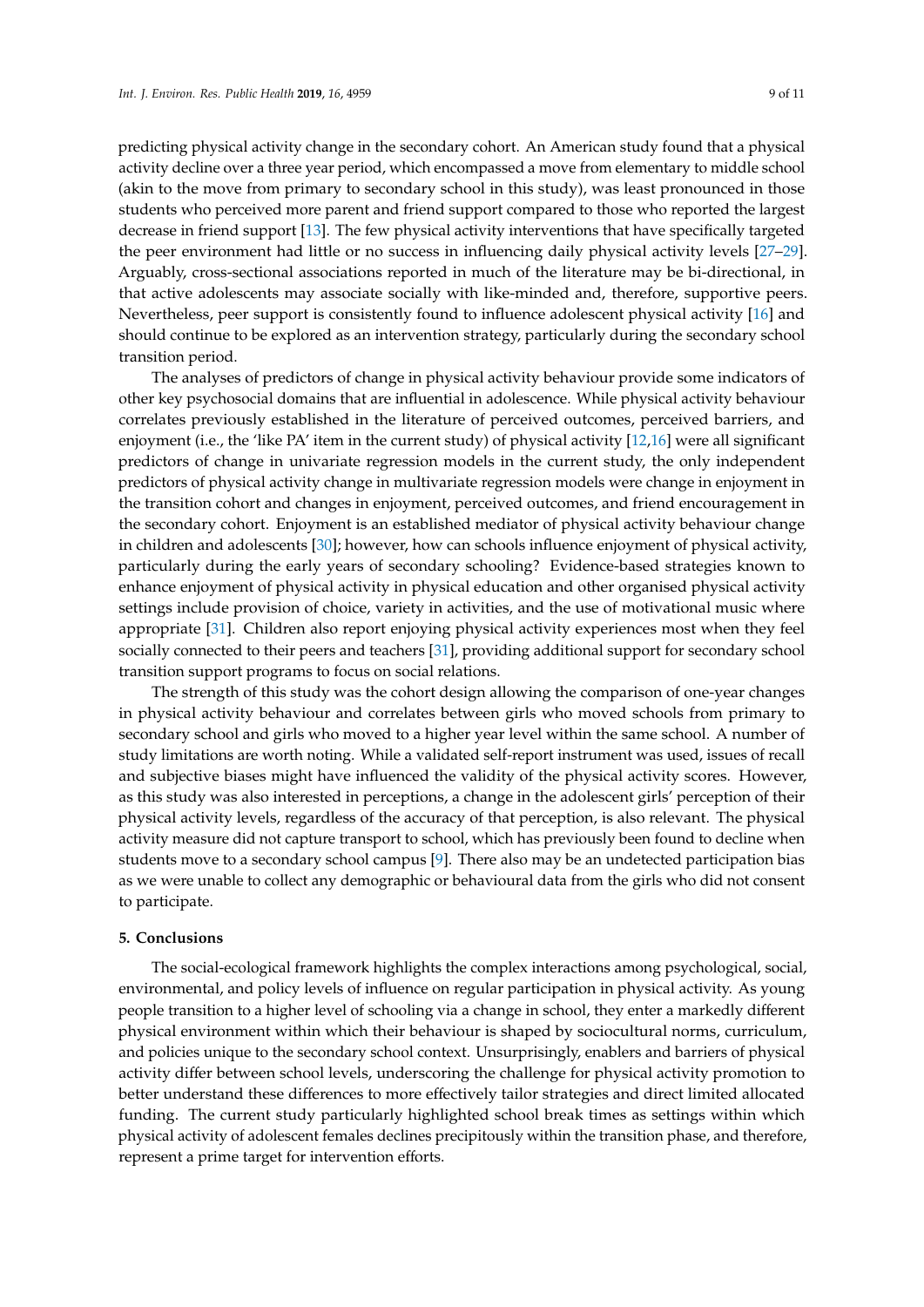**Author Contributions:** J.D. and K.R. conceptualised and designed the study. The results were analysed by J.D. and interpreted by J.D. and K.R. The original draft was prepared by K.R. then reviewed and edited by J.D. and K.R. Both authors approved the final manuscript.

**Funding:** This research was funded by the Channel 7 Children's Research Foundation of South Australia.

**Acknowledgments:** The authors would like to acknowledge the schools and students who gave their time to participate in the study.

**Conflicts of Interest:** The authors declare no conflict of interest.

# **References**

- <span id="page-9-0"></span>1. Pearson, N.; Haycraft, E.; Johnston, J.P.; Atkin, A.J. Sedentary behaviour across the primary-secondary school transition: A systematic review. *Prev. Med.* **2017**, *94*, 40–47. [\[CrossRef\]](http://dx.doi.org/10.1016/j.ypmed.2016.11.010)
- <span id="page-9-1"></span>2. Brodersen, N.H.; Steptoe, A.; Boniface, D.R.; Wardle, J. Trends in physical activity and sedentary behaviour in adolescence: Ethnic and socioeconomic differences. *Br. J. Sports Med.* **2007**, *41*, 140–144. [\[CrossRef\]](http://dx.doi.org/10.1136/bjsm.2006.031138)
- <span id="page-9-2"></span>3. Fussenich, L.M.; Boddy, L.M.; Green, D.J.; Graves, L.E.F.; Foweather, L.; Dagger, R.M.; McWhannell, N.; Henaghan, J.; Ridgers, N.D.; Stratton, G.; et al. Physical activity guidelines and cardiovascular risk in children: A cross sectional analysis to determine whether 60 min is enough. *BMC Public Health* **2016**, *16*, 67. [\[CrossRef\]](http://dx.doi.org/10.1186/s12889-016-2708-7)
- <span id="page-9-3"></span>4. Aadland, E.; Andersen, L.B.; Anderssen, S.A.; Resaland, G.K.; Kvalheim, O.M. Associations of volumes and patterns of physical activity with metabolic health in children: A multivariate pattern analysis approach. *Prev. Med.* **2018**, *115*, 12–18. [\[CrossRef\]](http://dx.doi.org/10.1016/j.ypmed.2018.08.001)
- <span id="page-9-4"></span>5. Costigan, S.A.; Barnett, L.; Plotnikoff, R.C.; Lubans, D.R. The health indicators associated with screen-based sedentary behavior among adolescent girls: A systematic review. *J. Adolesc. Health* **2013**, *52*, 382–392. [\[CrossRef\]](http://dx.doi.org/10.1016/j.jadohealth.2012.07.018)
- <span id="page-9-5"></span>6. Hoare, E.; Milton, K.; Foster, C.; Allender, S. The associations between sedentary behaviour and mental health among adolescents: A systematic review. *Int. J. Behav. Nutr. Phys. Act.* **2016**, *13*, 108. [\[CrossRef\]](http://dx.doi.org/10.1186/s12966-016-0432-4)
- <span id="page-9-6"></span>7. Coombes, E.; Jones, A.; Page, A.; Cooper, A.R. Is change in environmental supportiveness between primary and secondary school associated with a decline in childrens physical activity levels? *Health Place* **2014**, *29*, 171–178. [\[CrossRef\]](http://dx.doi.org/10.1016/j.healthplace.2014.07.009)
- 8. Harrison, F.; van Sluijs, E.M.; Corder, K.; Jones, A. School grounds and physical activity: Associations at secondary schools, and over the transition from primary to secondary schools. *Health Place* **2016**, *39*, 34–42. [\[CrossRef\]](http://dx.doi.org/10.1016/j.healthplace.2016.02.004)
- <span id="page-9-8"></span>9. Marks, J.; Barnett, L.M.; Strugnell, C.; Allender, S. Changing from primary to secondary school highlights opportunities for school environment interventions aiming to increase physical activity and reduce sedentary behaviour: A longitudinal cohort study. *Int. J. Behav. Nutr. Phys. Act.* **2015**, *12*, 59. [\[CrossRef\]](http://dx.doi.org/10.1186/s12966-015-0218-0)
- <span id="page-9-7"></span>10. Ridgers, N.D.; Timperio, A.; Crawford, D.; Salmon, J. Five-year changes in school recess and lunchtime and the contribution to children's daily physical activity. *Br. J. Sports Med.* **2012**, *46*, 741–746. [\[CrossRef\]](http://dx.doi.org/10.1136/bjsm.2011.084921)
- <span id="page-9-9"></span>11. Elder, J.P.; Lytle, L.; Sallis, J.F.; Young, D.R.; Steckler, A.; Simons-Morton, D.; Stone, E.; Jobe, J.B.; Stevens, J.; Lohman, T.; et al. A description of the social-ecological framework used in the trial of activity for adolescent girls (TAAG). *Health Educ. Res.* **2007**, *22*, 155–165. [\[CrossRef\]](http://dx.doi.org/10.1093/her/cyl059)
- <span id="page-9-10"></span>12. Craggs, C.; Corder, K.; van Sluijs, E.M.; Griffin, S.J. Determinants of change in physical activity in children and adolescents: A systematic review. *Am. J. Prev. Med.* **2011**, *40*, 645–658. [\[CrossRef\]](http://dx.doi.org/10.1016/j.amepre.2011.02.025)
- <span id="page-9-11"></span>13. Dishman, R.K.; Dowda, M.; McIver, K.L.; Saunders, R.P.; Pate, R.R. Naturally-occurring changes in social-cognitive factors modify change in physical activity during early adolescence. *PLoS ONE* **2017**, *12*, e0172040. [\[CrossRef\]](http://dx.doi.org/10.1371/journal.pone.0172040)
- <span id="page-9-12"></span>14. Pratt, S.; George, R. Transferring friendship: Girls' and Boys' friendships in the transition from primary to secondary school. *Child. Soc.* **2005**, *19*, 16–26. [\[CrossRef\]](http://dx.doi.org/10.1002/chi.830)
- <span id="page-9-13"></span>15. Morton, K.L.; Corder, K.; Suhrcke, M.; Harrison, F.; Jones, A.P.; van Sluijs, E.M.; Atkin, A.J. School polices, programmes and facilities, and objectively measured sedentary time, LPA and MVPA: Associations in secondary school and over the transition from primary to secondary school. *Int. J. Behav. Nutr. Phys. Act.* **2016**, *13*, 54. [\[CrossRef\]](http://dx.doi.org/10.1186/s12966-016-0378-6)